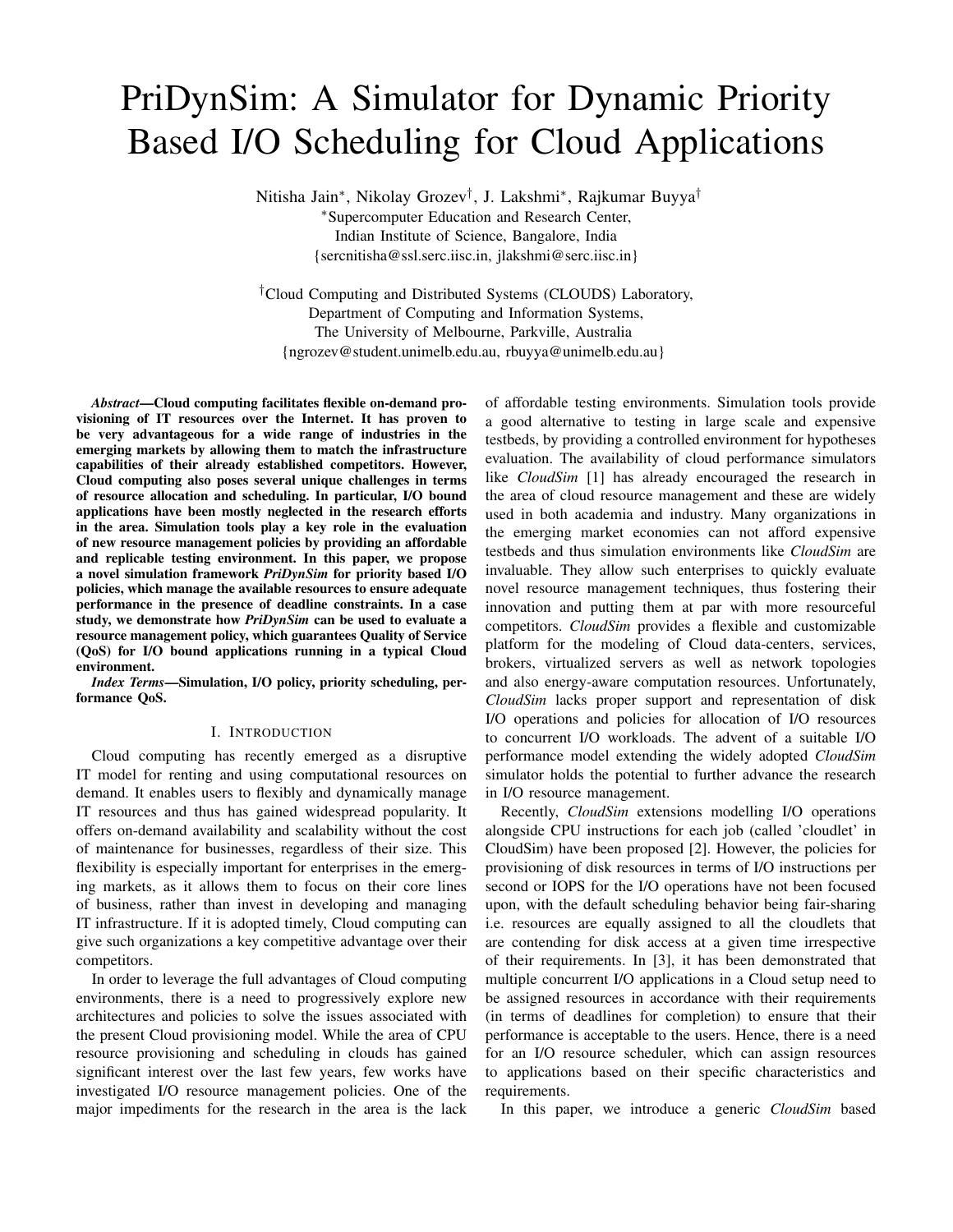simulator named *PriDynSim* for priority based I/O resource scheduling. It facilitates the evaluation of policies for dynamic I/O resource scheduling across co-located heterogeneous applications. By using *PriDynSim*, Cloud researchers can evaluate I/O resource scheduling algorithms which consider the requirements of a wide spectrum of I/O applications to guarantee their performance Quality of Service (QoS). This could be done in a well known simulation environment, without using expensive testbeds. By incorporating the representation of latencies and deadlines of applications in the simulation environment, *PriDynSim* can facilitate future research efforts in the development of time-constrained scheduling policies which can be tested and validated using the proposed framework. More specifically, the *key contributions* of this paper are:

- A performance model for priority based I/O resource scheduling;
- Design and implementation of the *PriDynSim* simulator, which follows the above model;
- A case study demonstrating the functionality of *PriDyn-Sim* for modeling of a priority based I/O policy.

The rest of the paper is organized as follows: Section II discusses the related work in this domain and section III contains detailed description of the design of proposed *PriDynSim* simulator in relation with the *CloudSim* architecture. Section IV explains the implementation details of *PriDynSim* with help of algorithms. In section V, we discuss a case study undertaken to validate the functionality of the proposed framework and show experimental results. Section VI concludes the paper with a brief discussion of the future directions.

#### II. RELATED WORK

A number of simulation toolkits are available for Cloud environments out of which *CloudSim* is the most closely related to our work. However, *CloudSim* lacks support for representation of deadline driven I/O workloads and the priority based scheduling policies that are required for such workloads. Previously, many attempts have been made at extending *CloudSim* to add new functionality to it based on different requirements. For e.g., *WorkflowSim* [4] introduces support for workflow simulations and scheduling algorithms, *DynamicCloudSim* [5] extends *CloudSim* to handle heterogeneity of applications and dynamic changes to the performance, and *CloudReports* [6] provides a graphical user interface for simulating techniques for power optimization in Cloud computing environments. Others have proposed changes for specific use cases such as *SmartFed* [7] for the handling of federated Cloud environments with multiple providers and *CloudMIG* [8] which facilitates the migration of enterprise software systems to the Cloud. Li et. al. proposed an enhanced platform *DartCsim++* [9] that addresses limitations of *CloudSim* by supporting the simulation of network and power models at the same time. None of these works based on *CloudSim* have addressed the concerns about the performance modeling of concurrently executing latencysensitive I/O workloads which is a very common scenario in typical real-life Cloud setups.

Comparing with other Cloud simulators, *GreenCloud* [10] and *MDCSim* [11] focus on energy consumption and power optimization for multi-tier Cloud data-centers without giving due consideration to application performance unlike our work. *ICanCloud* [12] is a simulation tool comparable in functionality and design to *CloudSim* which enables simulation on larger scale spanning multiple machines but it also lacks any support for I/O operations or priority scheduling policies. To the best of our knowledge, none of the available simulation platforms have attempted to design priority based I/O scheduling policies to address the performance concerns for I/O intensive workloads in a Cloud environment like *PriDynSim*.

#### III. PRIDYNSIM ARCHITECTURE

# *A. Proposed Extensions*

*CloudSim* was previously extended to support I/O operations alongside CPU instructions when modeling jobs (assigned to cloudlets) [2]. The extension was made on three levels - Host, VM and Cloudlet, where at each level the base entity was extended to include representation for disks and I/O operations. In this work, we have proposed a new simulator which further extends the *CloudSim* framework mainly at the Cloudlet level to represent the job characteristics in terms of the deadlines of the jobs, their start times and the disk IOPS being assigned to them at a given point during the simulation. We have also designed a default intelligent resource scheduling policy in *PriDynSim* for the allocation of disk resources among the contending cloudlets running on the same VM by extending the current time-based scheduler. The *PriDynSim* scheduler ensures better performance as compared with the basic fair-sharing policy currently used by *CloudSim*. By taking cognizance of the deadlines associated with the cloudlets, our scheduler calculates the estimated latencies of completion and assigns suitable priority to the cloudlets with regard to the assignment of disk IOPS. The cloudlet being assigned the highest priority will be allocated the desired IOPS needed to complete its execution within the deadline value, provided the required IOPS is within the system constraints i.e. required IOPS is less than the maximum value of IOPS that can be assigned to any cloudlet on the VM.

To implement this, the main extensions to the existing framework are listed as follows:

- 1) *HddCloudletEx* : The Cloudlet having support for representing CPU and I/O operations has been further extended to include the following fields :
	- a) *Deadline*: Represents the time by which the cloudlet is expected to finish completion.
	- b) *Start Time*: The time at which the cloudlet is assigned the disk IOPS for executing I/O operations.
	- c) *IOPS*: The value of the disk IOPS assigned to the cloudlet at a given time.

The values of deadline and start time are input from the Cloud user. The default value of IOPS for a cloudlet is set to zero until the cloudlet is assigned IOPS as per system configuration.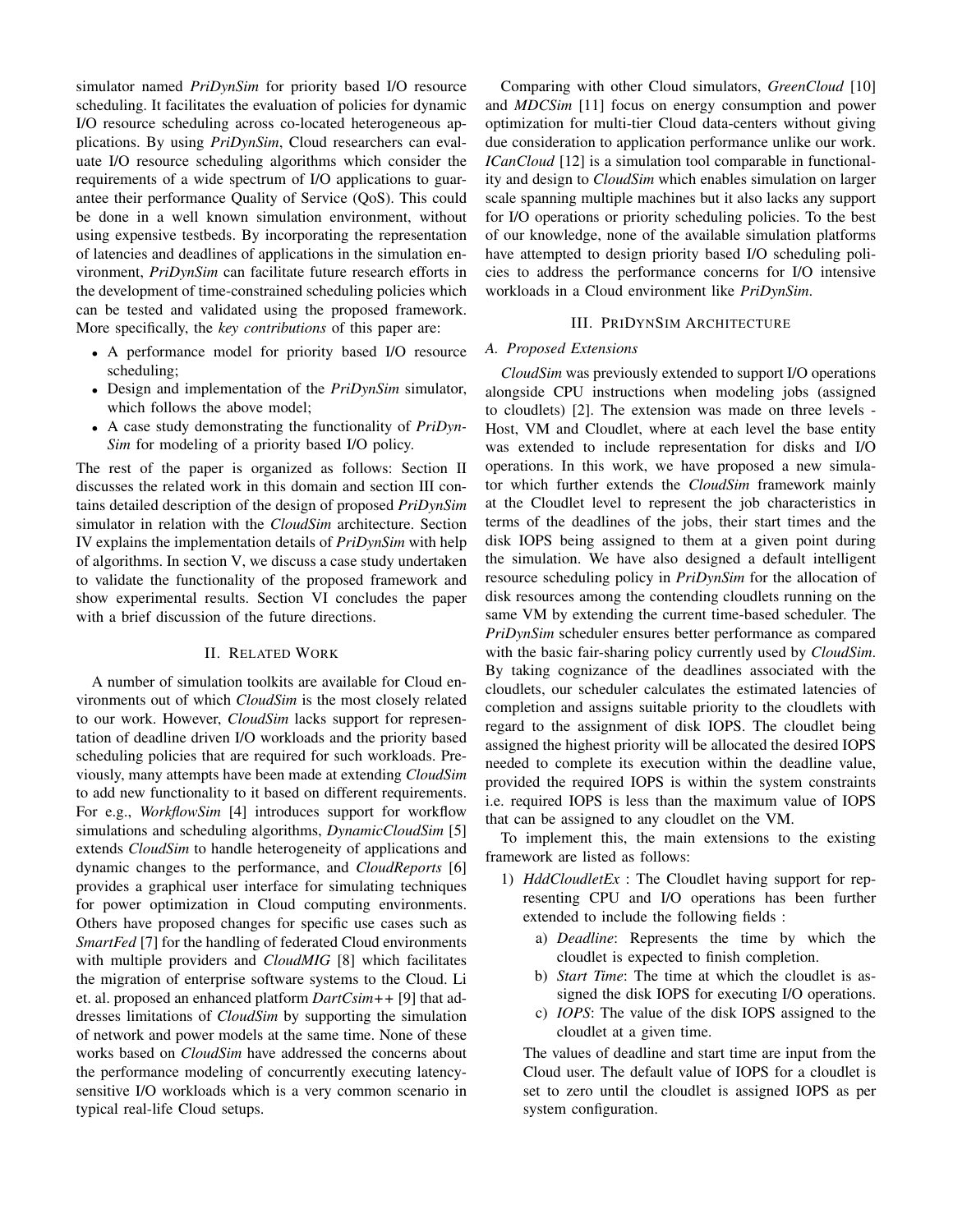

Figure 1: PriDynSim Class Diagram

- 2) *PriDynSim Scheduler*: The existing time shared scheduler *HddCloudletScheduler* that assigns the disk resources to the cloudlets in a fair and equal fashion has been replaced by a new scheduler which measures the requirements of the cloudlets as per their I/O operations and deadline values, and assigns IOPS to satisfy the deadlines of the workloads of the cloudlets.
- 3) *DatacenterBrokerEx*: This is an extension of the existing *DatacenterBroker* entity. A *broker* in *CloudSim* terminology acts on behalf of the user for creation and destruction of VMs and submission of cloudlets to the VMs. The extended *DatacenterBrokerEx* entity can handle the submission of *HddCloudletEx* entities that include representation for I/O operations and their deadlines.

To illustrate the relationship between the various classes of the *PriDynSim* framework, we take the help of a class diagram as shown in Figure 1. The base *HddCloudlet* class having support for I/O data representation is extended to *HddCloudletEx* as explained above. A separate *DataCollector* class is responsible for reading the input values of *iosize* and *start\_time* for the cloudlets from the user. This class also assigns suitable deadlines to the requests as explained in section V-A. This information is passed on to the *DatacenterBrokerEx* class that is derived from the base class *DatacenterBroker* and can handle the submission of the list of newly defined *HddCloudletEx* instances to the simulation environment for execution. After submission, the allocation of disk IOPS to the cloudlets is performed by the *PriDynSim* scheduler class which in turn is derived from the base class *HddCloudletScheduler*. The class keeps track of the resources assigned to all the cloudlets and gives suitable priorities to the cloudlets based on their latency requirements to satisfy their deadlines.

We next discuss the interaction between the various entities of the *PriDynSim* framework for a simulation session with help of an interaction diagram.

# *B. Functionality*

Figure 2 shows the various entities that are part of the *PriDynSim* framework and their interactions with each other. The *Session*\_*Manager* entity represents a set of jobs or cloudlets that are read as input from the user to be executed on *CloudSim* in parallel. For every cloudlet in the session, the *Data\_Collector* entity collects the information about the job such as the number of I/O operations, the deadline and the start time of the jobs and sends the list of cloudlets to the *DatacenterBrokerEx*. The *DatacenterBrokerEx* assigns the cloudlets to the VMs and then starts the execution of the jobs based on their start time as specified by the user.

The *CloudSim* framework is an event based simulator. Cloudlet life-cycle actualities like start, completion, and failure are represented as events in simulation time. Initially, an event occurs every time a new job is started and at every event the resources allocated to the cloudlets are assessed and reassigned based on the requirements. In the proposed framework, the *PriDynSim* scheduler consists of two entities that work in a collaborative manner, the *Latency*\_*Estimator* and the *IOPS\_Manager.* At every event, the *Latency\_Estimator* calculates the estimated time of completion or the latencies of all the cloudlets according to the number of I/O operations and the IOPS assigned to the cloudlets. Comparing the latency values with the deadlines of the respective cloudlets, it finds out the cloudlets which are estimated to violate their deadlines. If there are multiple such cloudlets, then the one with the earliest deadline is chosen as the *Priority* Cloudlet which is given the highest disk priority so as to finish it before its deadline.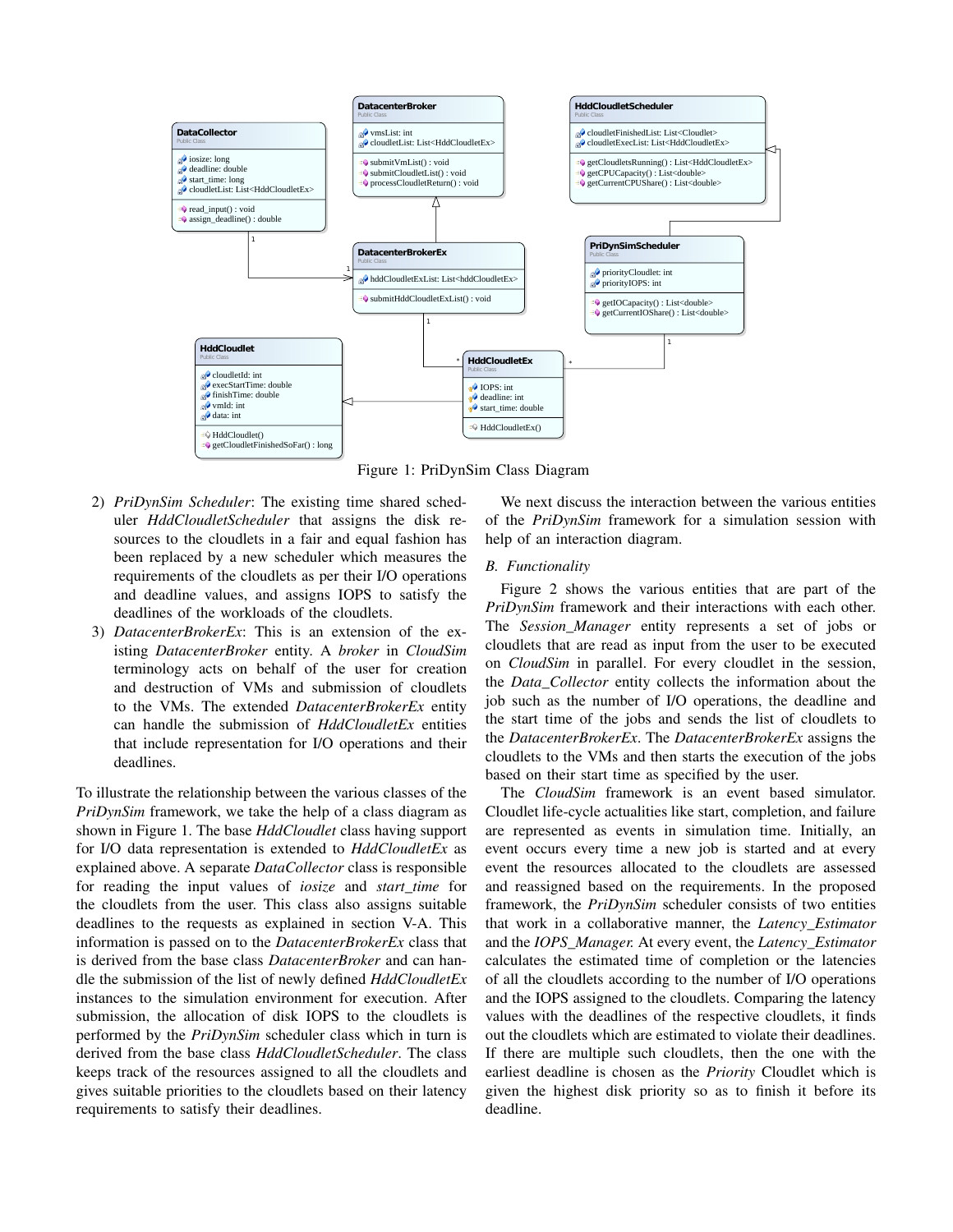

This information is sent to the *IOPS*\_*Manager* entity which performs the allocation of disk IOPS to all the cloudlets. It assigns the disk IOPS desired for completion of the *Priority* Cloudlet directly and the remaining cloudlets get an equal share of the remaining disk IOPS. The time of the next event is calculated as the time of completion of the *Priority* Cloudlet. Also, the information about the IOPS assigned to the cloudlets is sent back to the *Latency\_Estimator* such that the calculations can be performed again at the next event. The number of I/O operations that are remaining for each cloudlet are recalculated based on the time elapsed and the previous allocation of IOPS. The entire process is repeated in loop at every I/O scheduling event until all the cloudlets have finished their execution.

In this manner, the *PriDynSim* scheduler dynamically enables differentiated disk IOPS for the cloudlets as per their deadlines. The Cloudlets having an approaching deadline are given higher priority and assigned greater share of disk IOPS compared to other Cloudlets having more lenient deadlines. In this way, such that the deadlines are not violated and timely completion is guaranteed for all the jobs. When all the cloudlets have completed execution, the *DatacenterBrokerEx* is informed about the completion of the cloudlet list and the information about the completion time of the cloudlets is sent back to the *Session\_Manager* for displaying to the user. The same functionality is repeated in every simulation session.

### IV. PERFORMANCE MODEL AND ALGORITHMS

We now elaborate upon the implementation details of *Pri-DynSim* scheduling policy with the help of its algorithmic representation. The notations used in the algorithm have been summarized in Table I for easy reference. The number of cloudlets C running in parallel on a VM are assumed to be N whereas the total number of cloudlets submitted at the start of simulation are  $N_{Total}$ . The values of the total number I/O operations and the start times of the jobs running on these cloudlets, which are given by the user, are denoted by IO and ST respectively. Deadlines D dictate the time by which the cloudlet is required to complete execution. Latency L is the estimated time in which a cloudlet is expected to complete its job depending upon the assigned disk  $IOPS$  and the number of IO operations remaining at a given point of time. The cloudlet chosen as the *Priority* Cloudlet is denoted as  $C_{Priority}$  and it is assigned disk IOPS represented as  $IOPS_{Priority}$ . Using these notations, the working algorithm of the *PriDynSim* scheduler is explained in Algorithm 1.

The algorithm receives the set of  $N_{Total}$  cloudlets, their start times and the number of I/O operations as inputs and decides the IOPS to be assigned to the cloudlets to satisfy the deadlines of all the cloudlets. Initially, when the cloudlets are first submitted, the *Priority* cloudlet is not defined, and thus, the value of the IOPS assigned to the *Priority* cloudlet is set to zero. Firstly, the value IOPS assigned to each of the cloudlets is found out with the help of the *IOPS\_Manager* module which has been separately explained in Algorithm 2. This module receives the total number of actively running cloudlets and the value of the  $IOPS_{Priority}$ . When the value of  $IOPS_{Priority}$  is zero, for e.g., during the first iteration of the main algorithm, the total disk IOPS are simply assigned equally to all the cloudlets by diving by the  $N$ . However, when  $IOPS_{Priority}$  has an non-zero value, this value is subtracted from the value of  $IOPS_{max}$  and this is divided equally among all the cloudlets except for the *Priority* Cloudlet itself. The set of *IOPS* values for the cloudlets is returned to the main algorithm. After having found out the initial values of IOPS for all the cloudlets, the steps 3 to 24 are repeated in a loop until all the cloudlets have finished their execution. The latency for all the cloudlets is then calculated with the help of *IOPS* previously estimated and the number of I/O operations for each cloudlet. In the first iteration  $IO_{(i)}$  will be equal to the total number of IO operations to be executed for the cloudlets. These latency values are compared with the required deadlines for the cloudlets to find if any cloudlet is expected to violate its deadline. If there are multiple such cloudlets, the one with the earliest approaching deadline is chosen as the *Priority* Cloudlet. The value of  $IOPS_{Priority}$  is assigned as the desired IOPS for the *Priority* Cloudlet to finish within the deadline shown in Step 14.

Before choosing the *Priority* Cloudlet, it is ensured that the value of IOPS that is desired by the cloudlet to finish its execution within the deadline is attainable as per the system constraints, that is, the desired IOPS is not greater then the value of  $IOPS_{max}$ . If such is the case, then this cloudlet is not assigned as the *Priority* Cloudlet and given proportional disk share since it is not possible to satisfy the performance requirements of the cloudlet on the given system setup. Such a cloudlet will necessarily miss its deadline and should be ideally migrated to a different system.

After finding the *Priority* Cloudlet, all the running cloudlets are assigned the disk IOPS with help of the *IOPS\_Manager* module once again. For every cloudlet, if this cloudlet is the *Priority* Cloudlet then it is assigned the  $IOPS_{Priority}$ and otherwise, its is assigned an IOPS value by equally sharing the disk IOPS among all the non-priority cloudlets as described in Algorithm 2. In the next iteration of the *while* loop, which will start at the next event, after the completion of the *Priority* Cloudlet, we will again consider the set of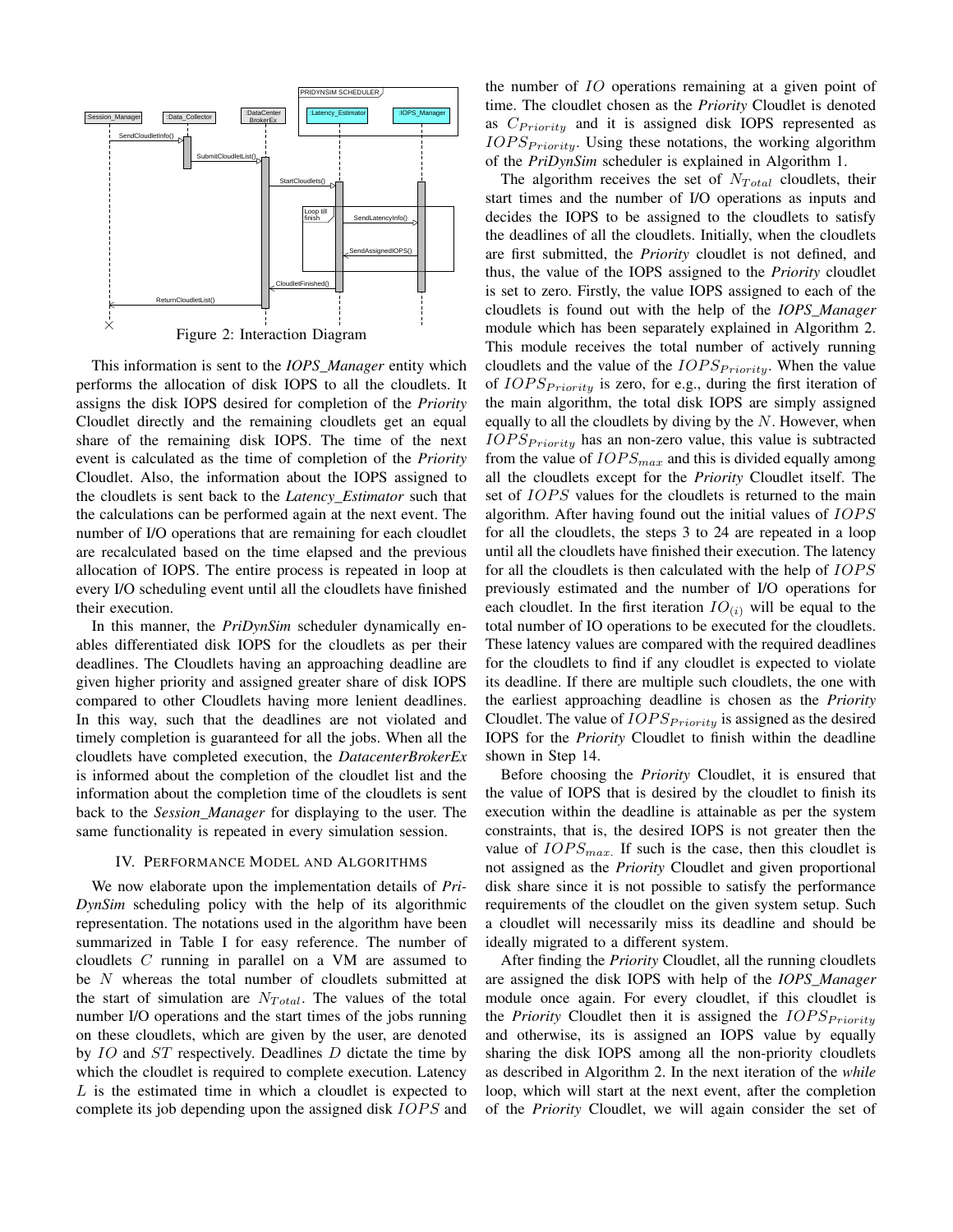| <b>ATTRIBUTE</b>        | <b>NOTATION</b>                                      | <b>DESCRIPTION</b>                                                                                                                                                                                                                           |
|-------------------------|------------------------------------------------------|----------------------------------------------------------------------------------------------------------------------------------------------------------------------------------------------------------------------------------------------|
| Cloudlet                | $C = $                                               | The cloudlets currently submitted to the simulator, $N$ is the<br>number of active cloudlets at a given time out of the total<br>$N_{Total}$ submitted in the list                                                                           |
| Deadline                | $D = $                                               | $D_{(i)}$ is the time by which the job assigned cloudlet $C_{(i)}$ is<br>required to finish execution (measured in seconds).                                                                                                                 |
| Number of IO Operations | $IO = < IO_{(1)}, IO_{(2)} \dots IO_{(N)}$           | $IO_{(i)}$ is the number of IO operations remaining to be<br>completed by job assigned to cloudlet $C_{(i)}$ at a given time.<br>At the time of submission, $IO_{(i)}$ will represent the total<br>number of IO operations for the cloudlet. |
| <b>Start Time</b>       | $ST = $                                              | $ST_{(i)}$ is the starting time for the job assigned to cloudlet<br>$C_{(i)}$ .                                                                                                                                                              |
| Disk IOPS               | $IOPS = < IOPS_{(1)}, IOPS_{(2)} \dots IOPS_{(N)} >$ | $IOPSi$ is the current value of disk IOPS assigned to<br>cloudlet $C_{(i)}$ .                                                                                                                                                                |
| Latency                 | $L = $                                               | $L_{(i)}$ is the estimated time that cloudlet $C_{(i)}$ will require to<br>finish its job based on IOPS allocated to it. (Measured in<br>seconds).                                                                                           |
| Priority Cloudlet       | $C_{Priority}$                                       | $C_{Priority}$ denotes the cloudlet which has been assigned<br>the highest priority such that it will be assigned the desired<br>value of disk IOPS required for the completion of the job<br>before its deadline.                           |
| Priority IOPS           | $IOPS_{Priority}$                                    | $IOPS_{Priority}$ is the value of IOPS that must be assigned<br>to the Priority Cloudlet to satisfy the deadline.                                                                                                                            |
| Maximum IOPS            | $IOPS_{max}$                                         | $IOPS_{max}$ denotes the maximum value of IOPS that can<br>be assigned to a cloudlet running on the VM. If a cloudlet<br>requires IOPS greater than this value to meet its deadline, it<br>should be migrated to different system.           |

Table I: Terminology for PriDynSim Algorithm

active cloudlets (not including the *Priority* Cloudlet which has already finished execution). The latency values will be recalculated based on the previously assigned IOPS values and number of I/O operations remaining to be completed at that time after subtracting the number of I/O operations already completed in the last iteration. The algorithm will repeat again and choose another cloudlet to be given highest priority based on the value of deadlines. This process is repeated until all the cloudlets complete their execution and the value of active cloudlets N becomes 0.

The algorithm described in this section is the generic implementation and users can implement new policies by specifying different parameters or extending the default classes as per their specific requirements for prioritizing the applications. In the next section, we describe a case study to illustrate the performance of the current *PriDynSim* scheduling policy.

### V. CASE STUDY

In order to validate the functionality of *PriDynSim*, we performed a case study by simulation of real-life workloads. We used the I/O workload traces available at SNIA IOTTA repository [13]. These are block I/O traces from the servers at Microsoft Cambridge [14] which serve a variety of enterprise workloads such as web services, media applications, email etc and can be considered to be a good representative of typical Cloud workloads in data centers. The traces consist of files belonging to different applications having information about the I/O size and the start time of the requests of the application in sequence. For this case study, we have divided the traces into two main categories. In the first category, we choose the traces of applications that are latency sensitive such as media or web server, having strict deadlines for the completion times

of their requests for satisfaction of performance requirements. For the second category, traces of delay tolerant applications such as long running research applications or logging activities were chosen. Such applications do not have strict latency requirements and can be assigned lenient deadlines. For our experiments, a suitable combination of requests from these two categories were chosen for simulation on *CloudSim* framework such that the setup closely resembled a typical Cloud setup in real world. Each cloudlet is assigned the requests being read from a trace file as jobs and multiple such cloudlets are executed in parallel. The values of the number of I/O operations and the start time of the job is read from the trace file and assigned to the cloudlets to be submitted to the broker. The traces do not contain the deadline values for the requests and therefore, we have used common techniques widely used in literature to design a deadline assignment scheme for the cloudlets. This scheme has been explained in our previous work [3] and is summarized here for the sake of clarity and completeness.

### *A. Deadline Assignment for Jobs*

For assigning deadlines to the application requests of the trace files, we use techniques commonly used in previous literature [15]–[19]. In an ideal setup, every application running on a server is expected to get the entire disk IOPS and we denote the expected time taken by the *Makespan* of the request. This is the minimum time required to complete the request as per the system constraints and it is calculated by using the value of the maximum IOPS available for the cloudlet on the VM as follows:

$$
Makespan = IO/(IOPS_{max})
$$
 (1)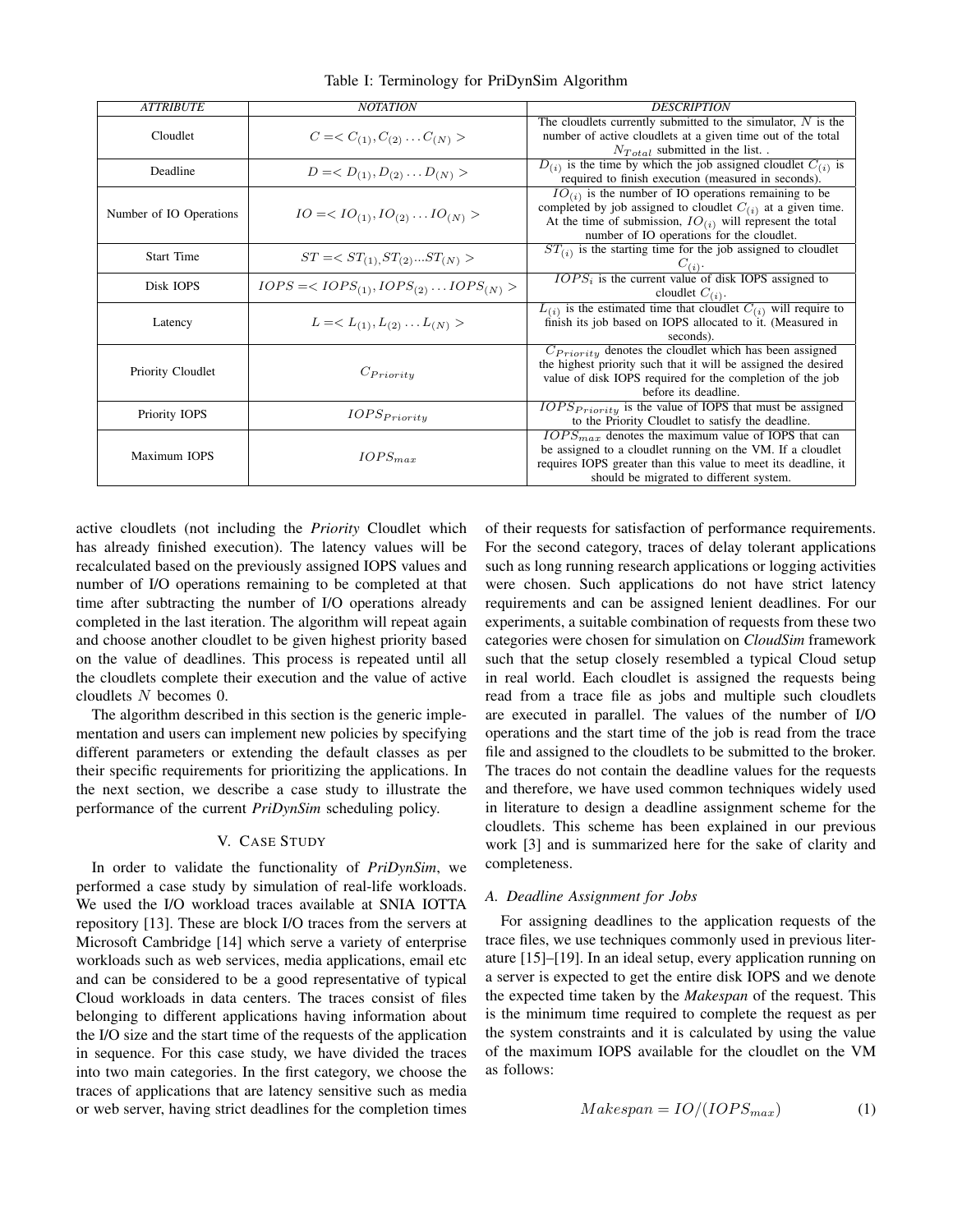# Algorithm 1 Priority Scheduler

**Require:**  $N_{Total}$ , C, Total 10, D, ST Ensure: IOPS 1: Initialize  $IOPS_{Priority}$  as 0 2: for each  $C_{(i)}$  in  $\langle C_{(1)}...C_{(N)} \rangle$  do 3: Call  $IOPS\_Manager(N, IOPS_{Priority})$ 4: end for 5: while  $(N \geq 0)$  do 6: **for** each  $C_{(i)}$  in  $\lt C_{(1)}...C_{(N)} >$  **do** 7: Calculate  $L_{(i)} = IOPS_{(i)}/IO_{(i)}$ 8: end for 9: **if** (exists  $C_{(i)}$  s. t.  $L_{(i)} > D_{(i)}$ ) then 10: Find  $C_{(i)}$  where  $D_{(i)}$  is minimum 11: **if**  $((IO_{(i)}/D_{(i)}) - ST_{(i)}) > IOPS_{max}$  then 12: Continue to next  $C_{(i)}$ 13: else 14:  $C_{Priority} = C_{(i)}$ 15:  $IOPS_{Priority} = IO_{(i)}/(D_{(i)} - ST_{(i)})$ 16: end if 17: end if 18: **for** All  $C_{(i)}$  in  $\lt C_{(1)}...C_{(N)} >$  **do** 19: **if**  $C_{(i)} = C_{Priority}$  then 20:  $IOPS_{(i)} = IOPS_{Priority}$ 21: else 22:  $Call IOPS\_Manager(N, IOPS_{Priority})$ 23: end if 24: end for 25: end while

Algorithm 2 IOPS Manager **Require:**  $N$ ,  $IOPS_{Priority}$ **Ensure:**  $IOPS_{(i)}$ 1: if  $(IOPS<sub>Priority</sub> = 0)$  then 2:  $IOPS_{(i)} = IOPS_{max}/N$ 3: else 4:  $IOPS_{(i)} = (IOPS_{max} - IOPS_{Priority})/(N-1)$ 5: end if 6: return  $IOPS_{(i)}$ 

But in a Cloud environment, disk IOPS get divided among multiple applications contending for the resources at the same time and therefore, the requests may take longer to finish execution than the *Makespan*. We introduce a parameter  $\delta$  to model the delay tolerance property of an application based on its characteristics. Based on this parameter, the deadline is assigned to a request as:

$$
Deadline = Makespan + (Makespan \times \delta) \tag{2}
$$

This equation however gives us deadlines that are proportional to the I/O sizes of the requests whereas in a typical data-center such direct dependency may not be present and small I/O requests may sometimes take longer to complete due to system conditions. It is therefore appropriate to introduce



Figure 3: Comparison of Missed Deadlines for 10 Cloudlets

a factor of randomness in the calculation of deadline values. This is done with the help of rand function as follows:

$$
Deadline = rand[Makespan, Makespan + (Makespan \times \delta)]
$$
  
(3)

In this way, the deadlines for the requests are calculated and assigned based on the latency characteristics of the applications. For e.g. a latency sensitive application will be have smaller values of  $\delta$  while applications which can tolerate delays in response time will be assigned higher values of  $\delta$ .

# *B. Results*

In order to illustrate the functionality of *PriDynSim* scheduler, we compare its performance in terms of the number of cloudlets satisfying their deadlines as compared with the default fair-sharing scheduler currently included in the *CloudSim* environment. A series of experiments were performed with varying number and combinations of cloudlets assigned to applications having different latency characteristics. In the first set of experiments, a set of 20 cloudlets was simulated to run in parallel on *CloudSim* having equal number of latency sensitive and delay tolerant jobs modeled by the I/O requests belonging to Media server and Research server respectively. The deadlines were calculated for the cloudlets based on the scheme described before, strict deadline values were assigned to Media server requests since they are interactive and require short response times. However, the response times for the delay tolerant Research applications can be higher and therefore a high value of deadline was assigned to such jobs by using a large value of  $\delta$  parameter. The simulation session was repeated 10 times separately for default and the *PriDynSim* scheduler and the total number of times where the response time was greater than the deadline was measured for the latency-sensitive cloudlets.

Figure 3 shows the comparison between the two cases, the cloudlets are numbered and represented by the *x-axis* while the *y-axis* denotes the number of times these cloudlets missed their deadlines out of the total of 10 sessions. It can be seen that *PriDynSim* achieved better results for all cloudlets as the number of times the deadline was missed is reduced considerably. This is because, the default scheduler assigns disk IOPS to all cloudlets on equal sharing basis without taking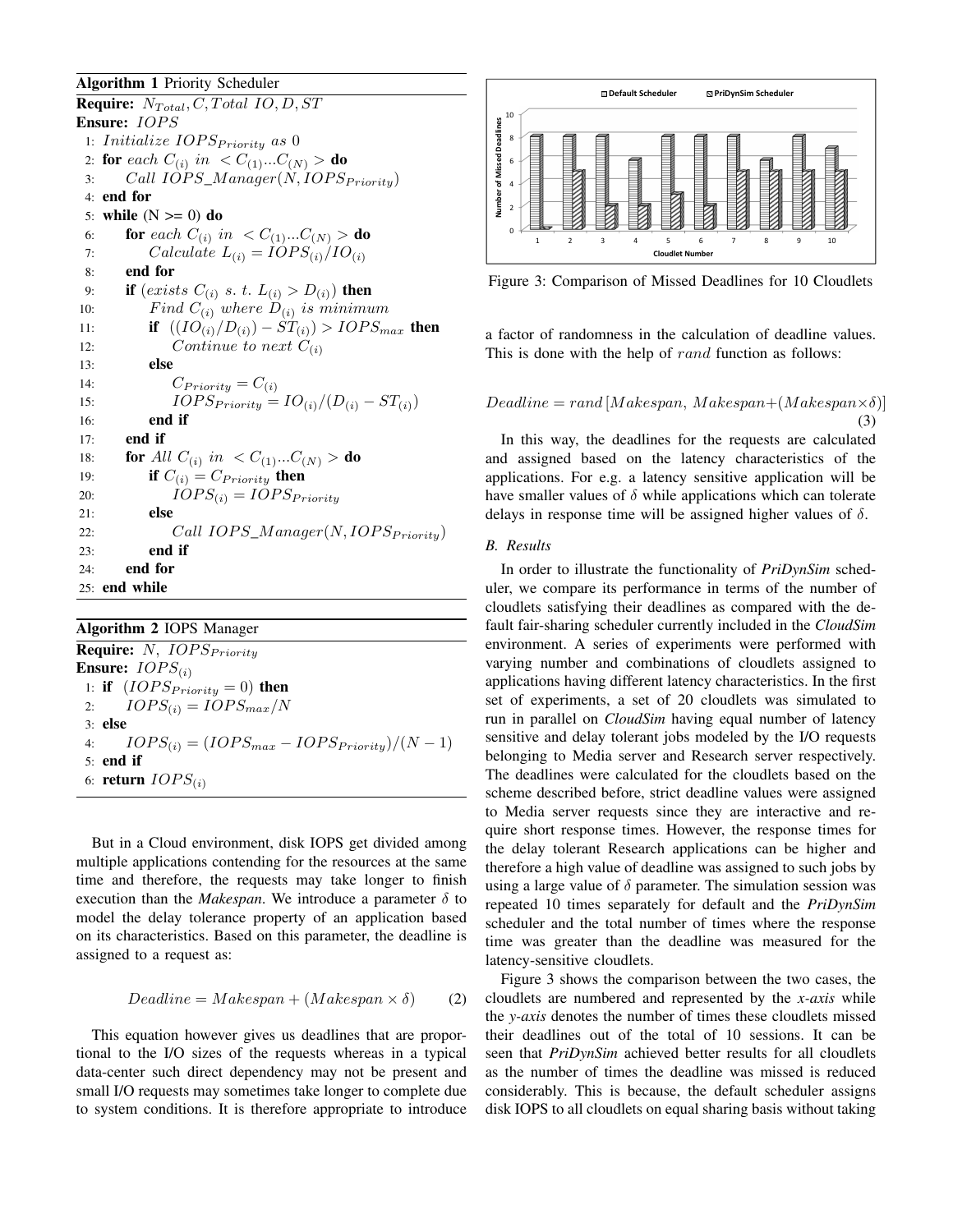

Figure 4: Comparison of Missed Deadlines for 15 Cloudlets

cognizance of their deadlines, and therefore, the cloudlets having strict deadlines are likely to miss their deadlines having received the same disk priority as that of other delay tolerant cloudlets. However, the *PriDynSim* scheduler is aware of the latency requirements of the cloudlets and provides a higher disk priority with desired value of IOPS to the cloudlets such that the deadlines are satisfied on the system. There are however, some cloudlets which will miss their deadlines even with *PriDynSim* scheduler, these cloudlets belong to the the worst case where it is not possible to satisfy the performance requirements due to system constraints, i.e. the required IOPS are greater than the maximum value of IOPS achievable for the system. Such cloudlets will necessarily miss their deadlines and therefore, they are given lower disk priority such that the performance of other cloudlets is not compromised at their expense. There were not more than one or two cloudlets belonging to this category for many of the sessions and such cloudlets had a very high value of response time as compared to their deadline. Therefore, apart from achieving the desired performance for the latency sensitive cloudlets, the *PriDynSim* scheduler also identifies the cloudlets that are a potential candidate for migration to other systems so as to ensure good overall system performance.

The simulations were also performed for higher number of cloudlets to explore the performance of the *PriDynSim* scheduler. In the next set of experiments, the number of cloudlets was increased to 30 with half of them being latencysensitive and assigned strict deadlines. Figure 4 shows the comparison between the number of missed deadlines for the latency-sensitive cloudlets and that *PriDynSim* achieves better performance for all the cloudlets.

Further, in order to quantify the performance of *PriDynSim* scheduler, we measured the values of the deviations of the cloudlets from their deadlines, i.e. the difference between the values of response times (the time at which the cloudlet finished execution) and the value of deadline assigned to it. These deviations were measured for both the default and the *Pri-DynSim* scheduler for only the cloudlets where the deadlines were missed, i.e., the *deviations* are always either positive or assume zero value in the scenario where the cloudlet is able to finish earlier or at the deadline value. In Figure 5, we

compare the values of the deviation for the latency sensitive cloudlets for default and *PriDynSim* scheduler through a box plot over the set of ten sessions each. The plots are shown in sets of 2 corresponding to one cloudlet that are separated by dotted horizontal lines. Each set compares the deviations for the cloudlet with the default fair-sharing scheduler and the *PriDynSim* scheduler (background shaded). The minimum value of deviation is always zero for the case when the cloudlet satisfies the deadline whereas the maximum value denotes the highest deviation from the deadline. The values of deviation for the cloudlets identified as the worst case by the *PriDynSim* in any session is not taken into account since such cases are outliers for the experimental setup, the corresponding deviations for the default scheduler were also omitted for ensuring correctness and fairness in the comparison. It can be observed from Figure 5 that *PriDynSim* scheduler achieves less deviations for the cloudlets by prioritizing disk access as compared with the default scheduler which simply assigns equal IOPS to all. This demonstrates that for the cases where *PriDynSim* is unable to satisfy the deadline of the job, it ensures that the deviation from the required deadline is the minimum such that the penalties for the delay in response times, if any, is minimized.

# VI. CONCLUSIONS AND FUTURE WORK

In this paper, we have proposed a novel *CloudSim* based simulator *PriDynSim* which can be used to explore policies for dynamic allocation of disk resources to I/O bound applications. The *PriDynSim* scheduler gives prioritized disk access to the jobs after identifying them as latency-sensitive. Experimental evaluation has shown the performance benefits of this policy through the achievement of guaranteed application performance for a wide variety of typical Cloud workloads modeled by real world I/O traces. *PriDynSim* is a generic simulator which can be used as a testbed by future researchers for the evaluation of their own specific scheduling policies. As future work, we plan to extend this policy to work at the data-center level where the allocation of cloudlets or job to a VM can be decided based on the application requirements such that the overall efficacy of the resource allocation can be optimized for Cloud data-center.